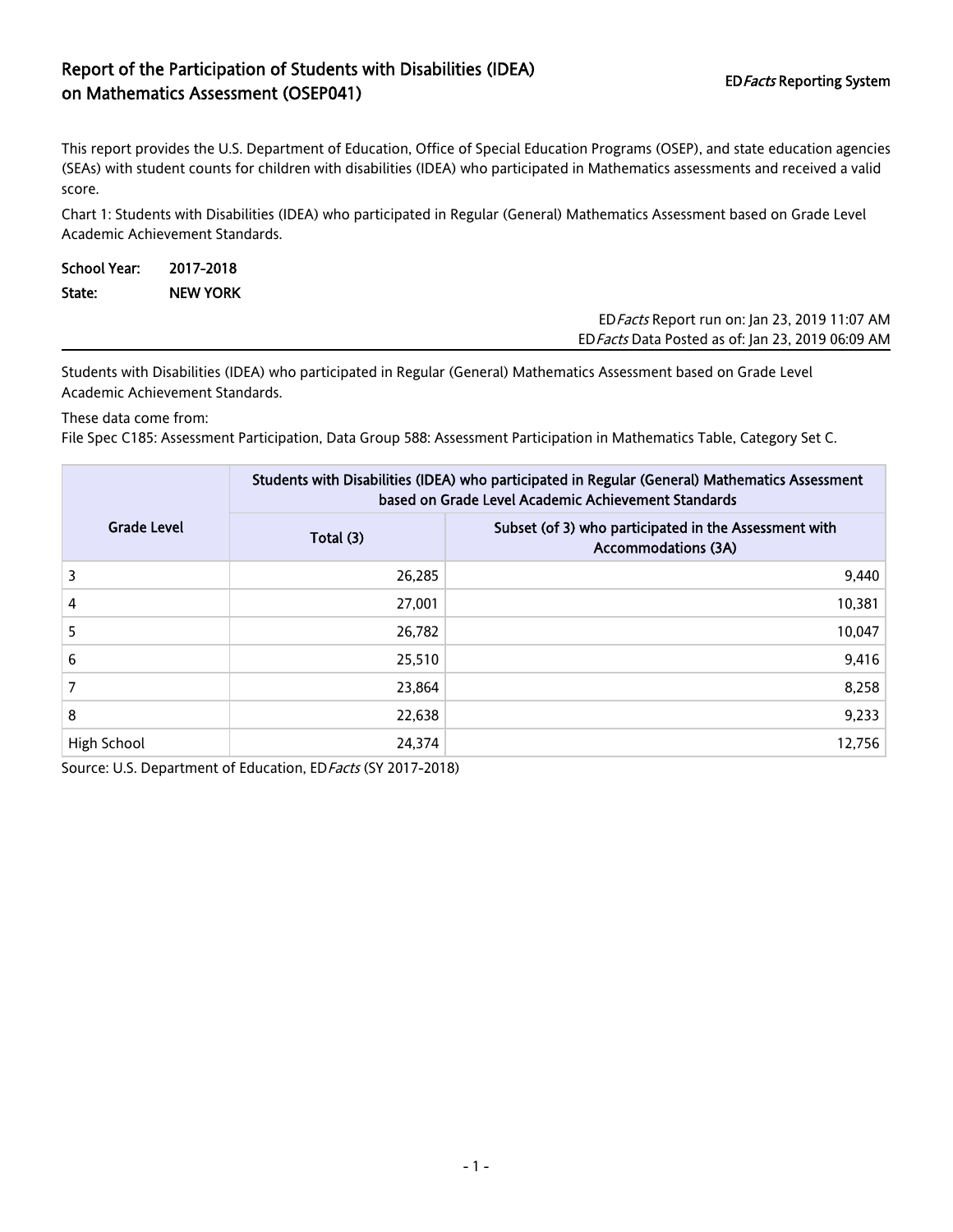## Report of the Participation of Students with Disabilities (IDEA) Report of the Farticipation of Staticitis with Bisabilities (IBE/V) FORE EDFacts Reporting System<br>The Mathematics Assessment (OSEP041)

This report provides the U.S. Department of Education, Office of Special Education Programs (OSEP), and state education agencies (SEAs) with student counts for children with disabilities (IDEA) who participated in Mathematics assessments and received a valid score.

Chart 2: Students with Disabilities (IDEA) who participated in an Alternate Mathematics Assessments.

| School Year: 2017-2018 |                 |  |  |
|------------------------|-----------------|--|--|
| State:                 | <b>NEW YORK</b> |  |  |

| ED <i>Facts</i> Report run on: Jan 23, 2019 11:07 AM |  |
|------------------------------------------------------|--|
| ED Facts Data Posted as of: Jan 23, 2019 06:09 AM    |  |

Students with Disabilities (IDEA) who participated in an Alternate Mathematics Assessments.

These data come from:

File Spec C185: Assessment Participation, Data Group 588: Assessment Participation in Mathematics Table, Category Set C.

|                    | Students with Disabilities (IDEA) who participated in an Alternate Mathematics Assessments |                                                                                                                                    |                                                                                                                       |                                                                                                                        |  |  |
|--------------------|--------------------------------------------------------------------------------------------|------------------------------------------------------------------------------------------------------------------------------------|-----------------------------------------------------------------------------------------------------------------------|------------------------------------------------------------------------------------------------------------------------|--|--|
| <b>Grade Level</b> | Total $(4)^{1}$                                                                            | Subset (of 4) whose<br><b>Alternate Assessment</b><br>was based on Grade<br>Level Academic<br><b>Achievement Standards</b><br>(AA) | Subset (of 4) whose<br><b>Alternate Assessment</b><br>was based on modified<br>Academic Achievement<br>Standards (4B) | Subset (of 4) whose<br><b>Alternate Assessment</b><br>was based on Alternate<br>Academic Achievement<br>Standards (4C) |  |  |
| 3                  | 2,735                                                                                      |                                                                                                                                    |                                                                                                                       | 2,735                                                                                                                  |  |  |
| 4                  | 2,862                                                                                      |                                                                                                                                    |                                                                                                                       | 2,862                                                                                                                  |  |  |
| 5                  | 2,896                                                                                      |                                                                                                                                    |                                                                                                                       | 2,896                                                                                                                  |  |  |
| 6                  | 2,906                                                                                      |                                                                                                                                    |                                                                                                                       | 2,906                                                                                                                  |  |  |
| 7                  | 2,893                                                                                      |                                                                                                                                    |                                                                                                                       | 2,893                                                                                                                  |  |  |
| 8                  | 3,060                                                                                      |                                                                                                                                    |                                                                                                                       | 3,060                                                                                                                  |  |  |
| <b>High School</b> | 2,150                                                                                      |                                                                                                                                    |                                                                                                                       | 2,150                                                                                                                  |  |  |

<sup>1</sup>The column named 'Total (4)' is auto calculated from columns  $4A + 4B + 4C$ .

Source: U.S. Department of Education, ED Facts (SY 2017-2018)